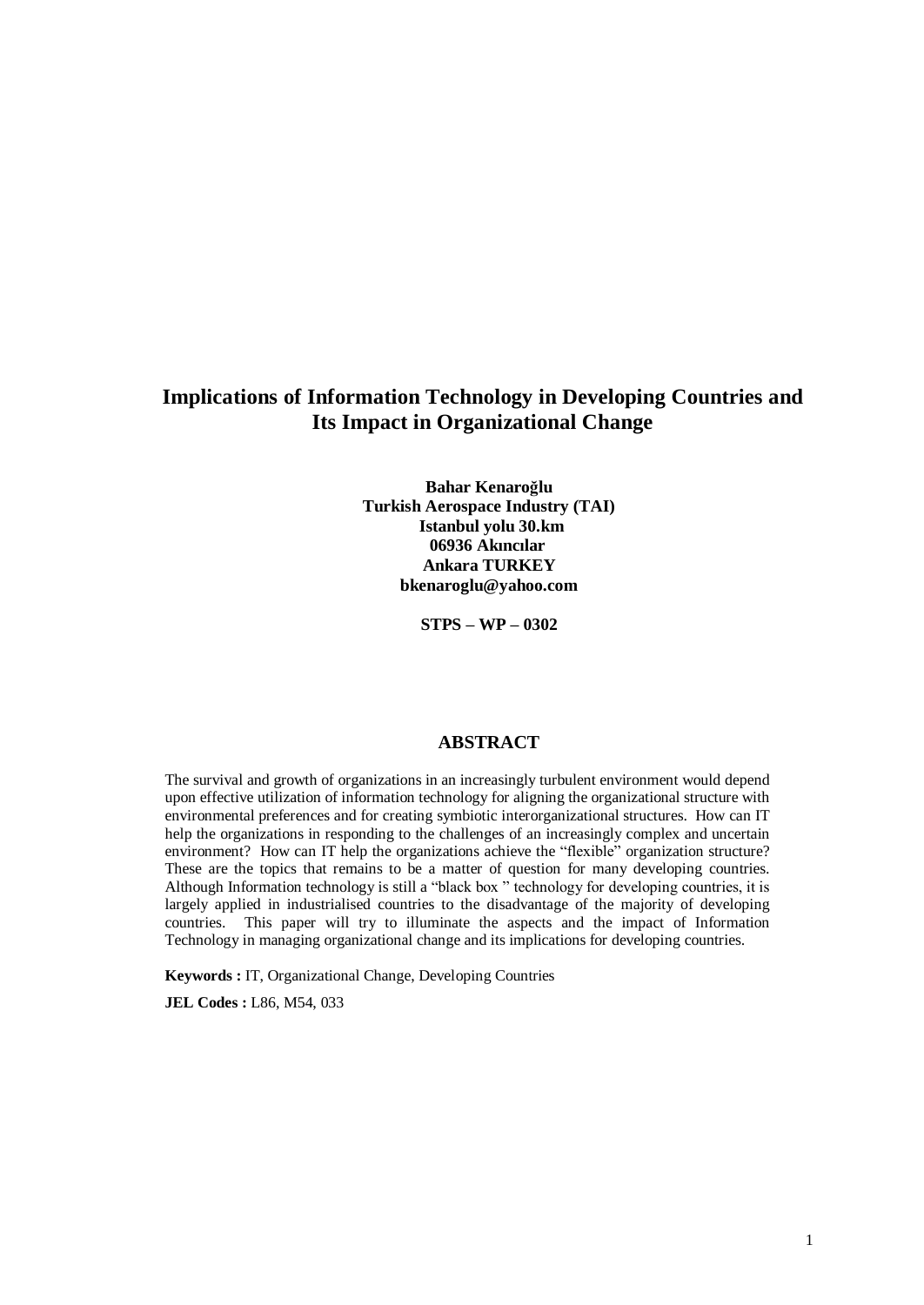## **1. Introduction**

*The rate and magnitude of change are rapidly outpacing the complex of theoriesó economic, social, and philosophicalóon which public and private decisions are based. To the extent that we continue to view the world from the perspective of an earlier, vanishing age, we will continue to misunderstand the developments surrounding the transition to an information society, be unable to realize the full economic and social potential of this revolutionary technology, and risk making some very serious mistakes as reality and the theories we use to interpret it continue to diverge.î-Arthur Cordell(1987)*

*We have modified our environment so radically that we must modify ourselves in order to exist in this new environment.óNorbert Wiener(1957)*

The survival and growth of organizations in an increasingly turbulent environment would depend upon effective utilization of information technology for aligning the organizational structure with environmental preferences and for creating symbiotic interorganizational structures. How can IT help the organizations in responding to the challenges of an increasingly complex and uncertain environment? How can IT help the organizations achieve the "flexible" organization structure? These are the topics that remains to be a matter of question for many developing countries. This study will try to illuminate the aspects and the impact of Information Technology in managing organizational change and its implications for developing countries.

#### **2. Aspects of Information Technology**

Information technology (IT) may be defined as the convergence of electronics, computing, and telecommunications. It has unleashed a tidal wave of technological innovation in the collecting, storing, processing, transmission, and presentation of information that has not only transformed the information technology sector itself into a highly dynamic and expanding field of activity - creating new markets and generating new investment, income, and jobs- but also provided other sectors with more rapid and efficient mechanisms for responding to shifts in demand patterns and changes in international comparative advantages, through more efficient production processes and new and improved products and services (e.g. replacing mechanical and electromechanical components, upgrading traditional products by creating new product functions, incorporating skills and functions into equipment, automating routine work, making technical, professional, or financial services more transportable).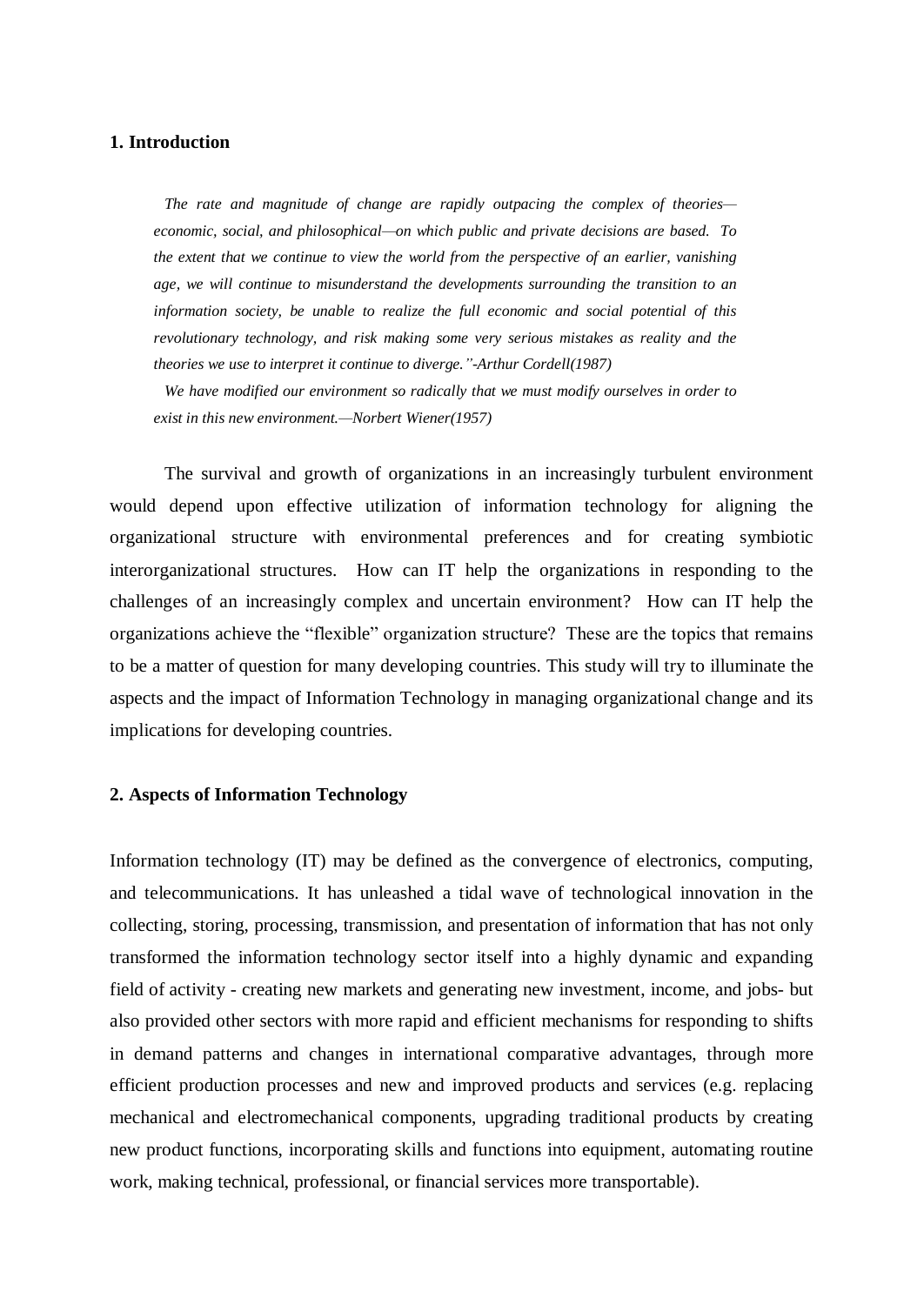The development of IT is intimately associated with the overwhelming advances recently accomplished in microelectronics. Based on scientific and technological breakthroughs in transistors, semiconductors, and integrated circuits ("chips"), micro-electronics is affecting every other branch of the economy, in terms of both its present and future employment and skill requirements and its future market prospects. Its introduction has resulted in a drastic fall in costs as well as dramatically improved technical performance both within the electronics industry and outside it (Malone and Rockart, 1993). The continuous rise in the number of features on a single micro-electronic chip has permitted lower assembly costs for electronic equipment (each chip replacing many discrete components), faster switching speeds (thus faster and more powerful computers), and more reliable, smaller, and lighter equipment (fewer interconnections, less power and material). Similar dramatic falls in costs occurred in the transport and steel industries in the nineteenth century and in energy in the twentieth, associated with the emergence of the third and fourth Kondratiev cycles, respectively. The potential effects of microelectronics are thus very far-reaching, for its use in production saves on virtually all inputs, ranging from skilled and unskilled labor to energy, materials, and capital.

All sectors of the economy have been influenced by the development of IT applications: information technology opens up greater opportunities for the exploitation of economies of scale and scope, allows the more flexible production and use of labor and equipment, promotes the internationalization of production and markets, offers greater mobility and flexibility in capital and financial flows and services, and is frequently the precondition for the creation of innovative financial instruments. Information system developments are constantly being applied to increase the productivity, quality, and efficiency of finance, banking, business management, and public administration. In manufacturing, and to some extent in agriculture, many processes have been automated, some requiring highly flexible, self-regulating machines, or robots. The engineering industry has been transformed by computer-aided design and three-dimensional computerized screen displays.

The pace of technological change in IT will most likely accelerate the already observable growth in the interdependence of international relations not just economic or financial, but also political and cultural. National economies have become more susceptible to the effects of policy decisions taken at the international level, and domestic economic measures are having increased impacts on economic policies of other countries. World markets for the consumption of similar goods are growing, and so are common lifestyles across national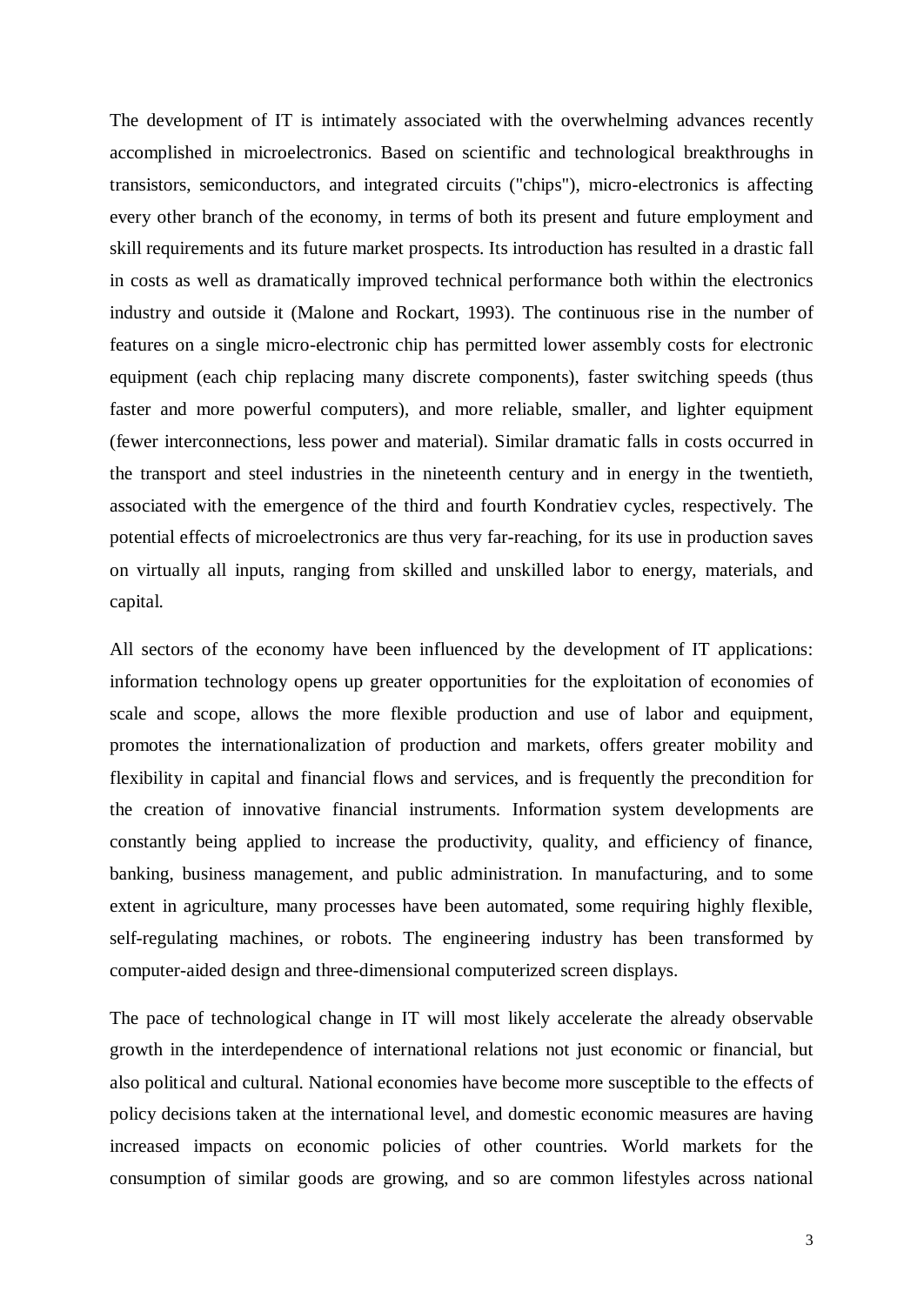borders. The advance of telecommunications and computerization has recently enabled large companies to use information systems to transmit technical and economic information among numerous computer systems at different geographical locations, subjecting widely dispersed industrial plants to direct managerial control from acentral location; this affects the international division of labor and production and international trade, changing the patterns of industrial ownership and control, altering the competitive standing of individual countries, and creating new trading partners.

It is the integration of functions that confers on information technology its real economic and social significance. More than just a gradual and incremental technological evolution leading to improved ways of carrying out traditional manufacturing processes (i.e. simply the substitution of new technologies for existing systems and the rationalization of standard activities), IT offers the opportunity for completely new ways of working through systems integration. Rather than applying one item of new technology to each of the production functions now performed at distinct stages of the production process, i.e. design, production, marketing, and distribution (in what could be called "stand-alone" improvements or "island automation"), having evolved in to new technologies, i.e. Enterprise Resource Planning systems, IT offers the possibility of linking design to production (e.g. through programmable manufacturing, measuring, and testing equipment responding to the codification of design), planning and design to marketing and distribution (e.g. through a variety of computer aids and databases that sense and collect changing market trends), production to distribution (e.g. by automatically incorporating orders and commissions by customers and suppliers into the production process), etc. The complete integration of all these production subsystems in a synergistic ensemble is still more a long-term trend than a reality, but use of automated equipment to link together individual items of equipment belonging to hitherto discrete manufacturing operations has already made IT a strategic issue for industry.

More technical advances are expected soon in the automation of telecommunications and the linkage of computers by data transmission that will enhance the possibilities of systems integration. Such "programmable automation," or computer-integrated manufacturing (CIM), has the capability of integrating information processing with physical tasks performed by programmable machine tools or robots. CIM offers radical improvements in traditional problem areas confronting manufacturers, such as: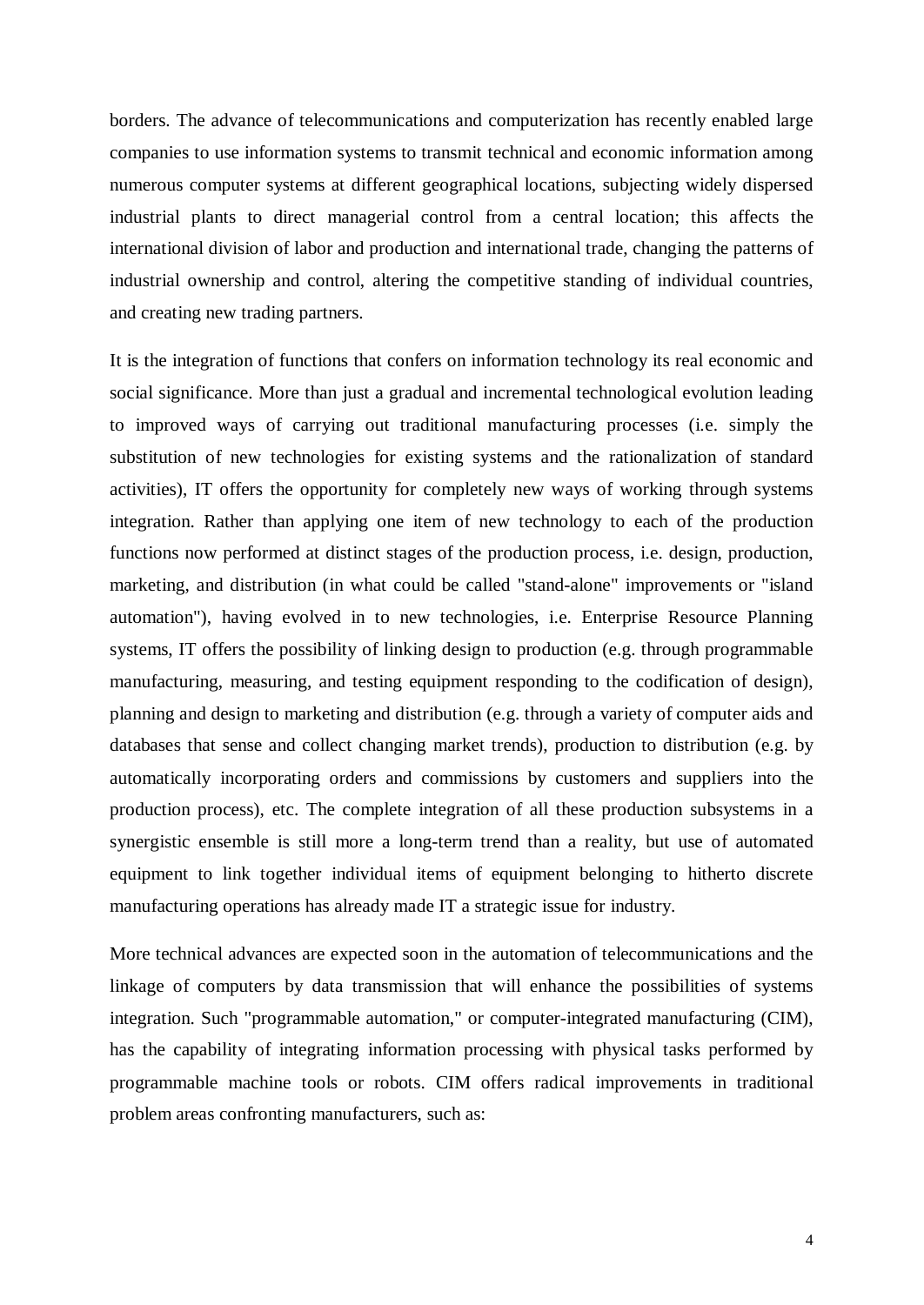- reduced lead time for existing and new products;

- reduced inventories;

- more accurate control over production and better quality production management information;

- increased utilization of expensive equipment;
- reduced overhead costs;
- improved and consistent quality;
- more accurate forecasting;
- improved delivery performance (Miles et al., 1988).

These features characterize information technology as a new technological system, in which far-reaching changes in the trajectories of electronic, computer, and telecommunication technologies converge and offer a range of new technological options to virtually all branches of the economy. Moreover, IT forms the basis for a reorganization of industrial society and the core of the emerging techno-economic paradigm.

The reason for the pre-eminence of the new technological system clustered around information technology over the equally new technological systems clustered around new materials and biotechnology is the fact that information activities of one kind or another are a part of every activity within an industrial or commercial sector, as well as in our working and domestic lives. Almost all productive activities have high information intensity (some involve little else, such as banking or education). Further more, along with the premier of internet technology and e-business architectures; powerful concepts like inventory control, supply chain management, customer relationship/service management, and management resource planning through the internet under the name of Enterprise Resource Planning have enabled IT to be capable of offering "strategic" improvements in the productivity and competitiveness of virtually any socio-economic activity. Other than industrial or commercial sectors, information technology is also applicable in education sector and in public institutions. Thus, Information Technology is universally applicable.

Probably only a fraction of the benefits derived from information technology-based innovations have so far been reaped and the rest remain to be acquired in the next decades. The shift towards systems integration to capitalize the full potential benefits of IT requires considerable adaptations, learning processes, and structural changes in existing socioeconomic institutions and organizational systems. The tradition in most current organizations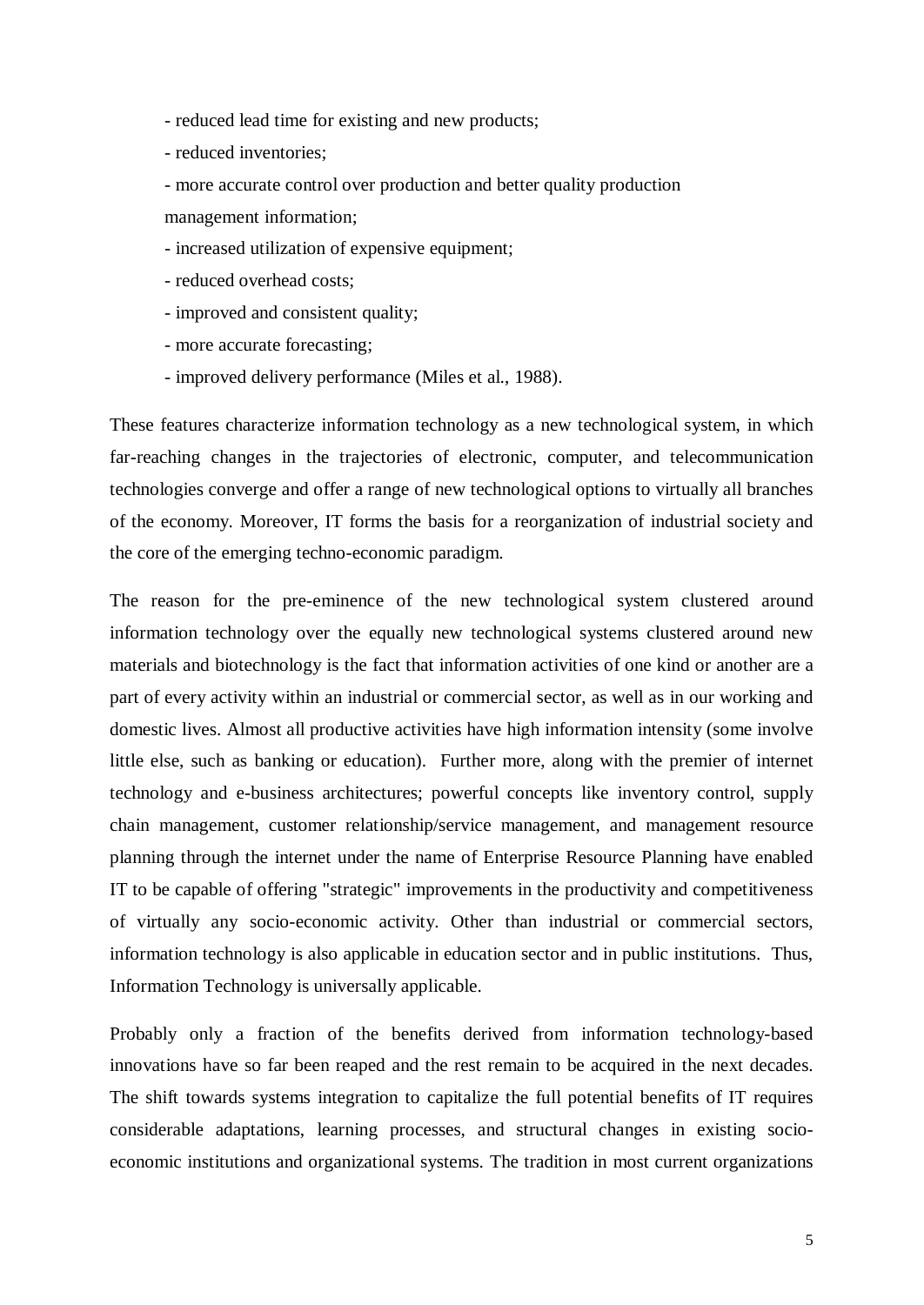is still to operate in a largely "disintegrated" fashion, reminiscent of the Ford-Taylorist management approaches that dominated the fourth Kondratiev cycle: high division of labor, increasing functional specialization/differentiation and de-skilling of many tasks, rigid manufacturing procedures and controls, long management hierarchies with bureaucratic decision-making procedures and a "mechanistic" approach to performance. Under these conditions, use of IT is restricted to piecemeal technology improvements. By contrast, information technology-based systems offer organizations the opportunity of functional integration, multi-skilled staff, rapid and flexible decision-making structures with greater delegation of responsibilities and greater autonomy of operating units, a more flexible and "organic" approach enabling a quick adjustment to changing environmental conditions. (Piore and Sabel, 1984.)

But this means that information management skills require the ability to make choices about the optimal arrangements for particular situations: unlike earlier generations of technology, IT offers not a single "best" way of organization but a set of more or less appropriate alternative organizing, staffing, and managing options that may be adopted in different organizational contexts. There is no "determinism" in the way information technology influences the socioinstitutional framework. Therefore, organizational innovation is a crucial part of the requirement for firms to adapt to survive (Miles, 1988).

Unfortunately, this is true for all the institutions as well. Further, it is even more dramatic for the organizations in developing countries because of not being able to properly adapt to this so-called "black-box" technology. No matter how frustrating it is interpreted for these countries, IT still has significant impact on their development. Although socio-economic structure of these countries resists organizational or institutional changes, the complex interrelations between these changes and information technologies have significant implications for the way IT does and will affect the societies and economies of developing countries. As a matter of fact, the negative and positive potential impacts of IT on these countries are a matter of great controversy among economists and politicians. The main shortterm issues usually discussed are the potential erosion of the comparative advantages of low labor costs, particularly in relation to assembly facilities, and the effects of automation, particularly on internal markets and international competitiveness. Implications of information technology for those countries hold great importance.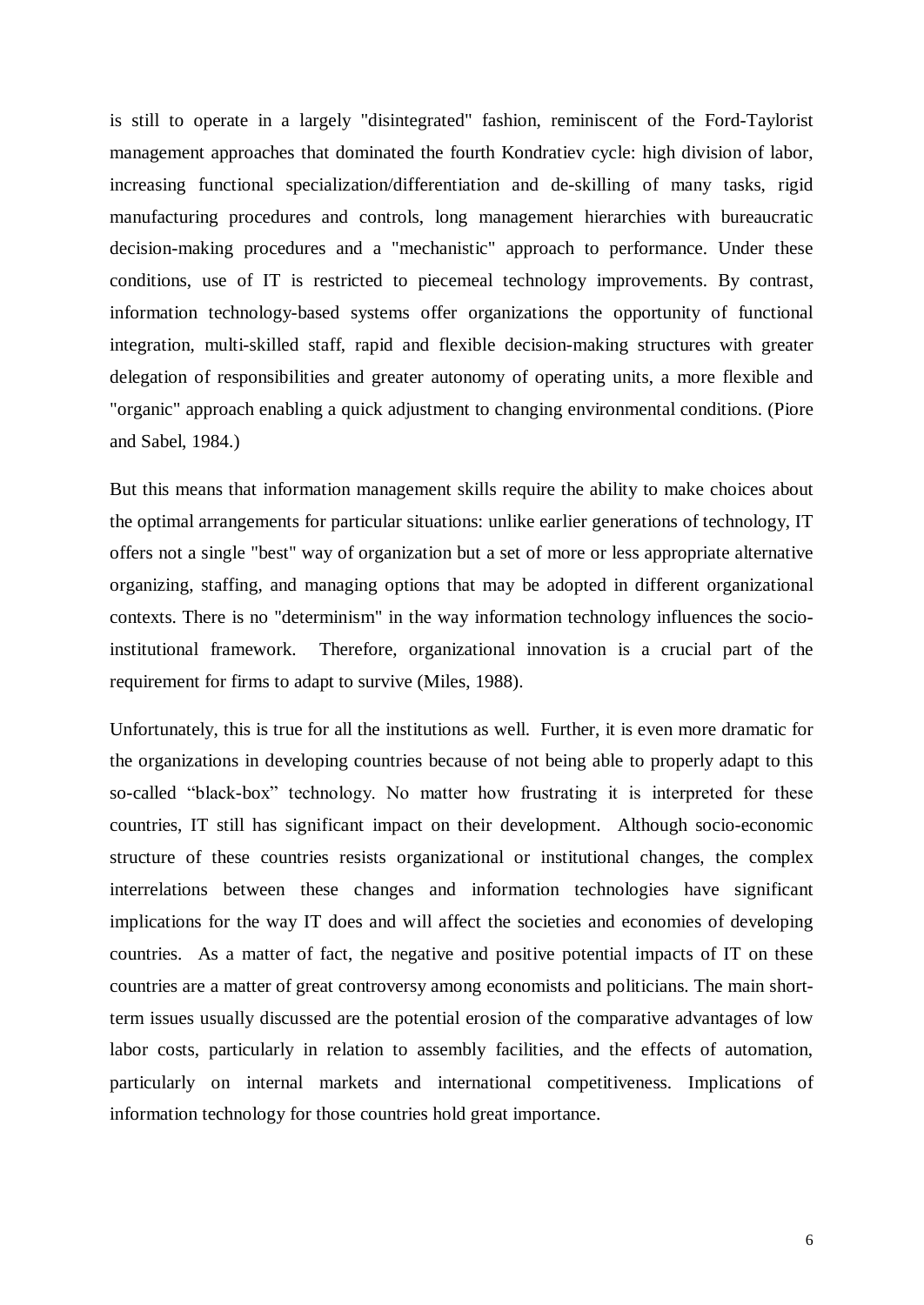## **3. Implications for Developing Countries**

The first direct effect of the "micro-electronics revolution" was the location of production for export in third world countries. While production of mainframe computers continued to be located largely in industrialized countries, production of smaller computers and of microelectronic devices, more subject to price competition, was shifted to low-wage locations, mainly in East Asia, where countries presented low wage costs as well as political stability, a docile labor force, and government incentives. Location of production for local and regional consumption followed, but the countries concerned were mainly middle income: threequarters of US investment in third world micro-electronic industries was concentrated in 11 countries, namely the four Asian "dragons," India, Thailand, Malaysia, the Philippines, Brazil, Mexico, and Colombia (Steward, 1991). Export-oriented investments in these countries were associated more with direct foreign investment from larger firms in industrialized countries than with firms producing for the local market; on the other hand, licensing was more associated with smaller firms (Tigre, 1995).

The automation of production decreases the relative importance of labor-intensive manufacturing and cost of labor, thereby eroding the competitiveness of low labor costs. For instance, automation led to a sharp decrease in the difference between manufacturing costs of electronic devices between the United States and Hong Kong: in manual processes, manufacturing costs were three times higher in the United States, and the introduction of semi-automatic processes made the difference practically disappear (Sagasti, 1994). Equally, the expansion of automation in Japan has contributed to a reduction of Japanese investments in the Asia/Pacific region involving firms in electronics, assembly parts, and textiles (Sagasti, 1994).

The trend to increasing systems optimization and integration is most likely to induce large producers in industrialized countries to bring back a significant share of their production located in developing countries (offshore production). This movement has been called "comparative advantage reversal." As integration increases, with functions previously obtained by assembling pieces being incorporated in the electronic components, value-added is pushed out of assembly processes into the components themselves and upwards towards servicing. In addition, the growing technological complexity of electronic devices increases the value of the parts manufactured by firms located in industrialized countries The amount of value-added obtained in offshore assembly has thus been constantly decreasing (Sagasti,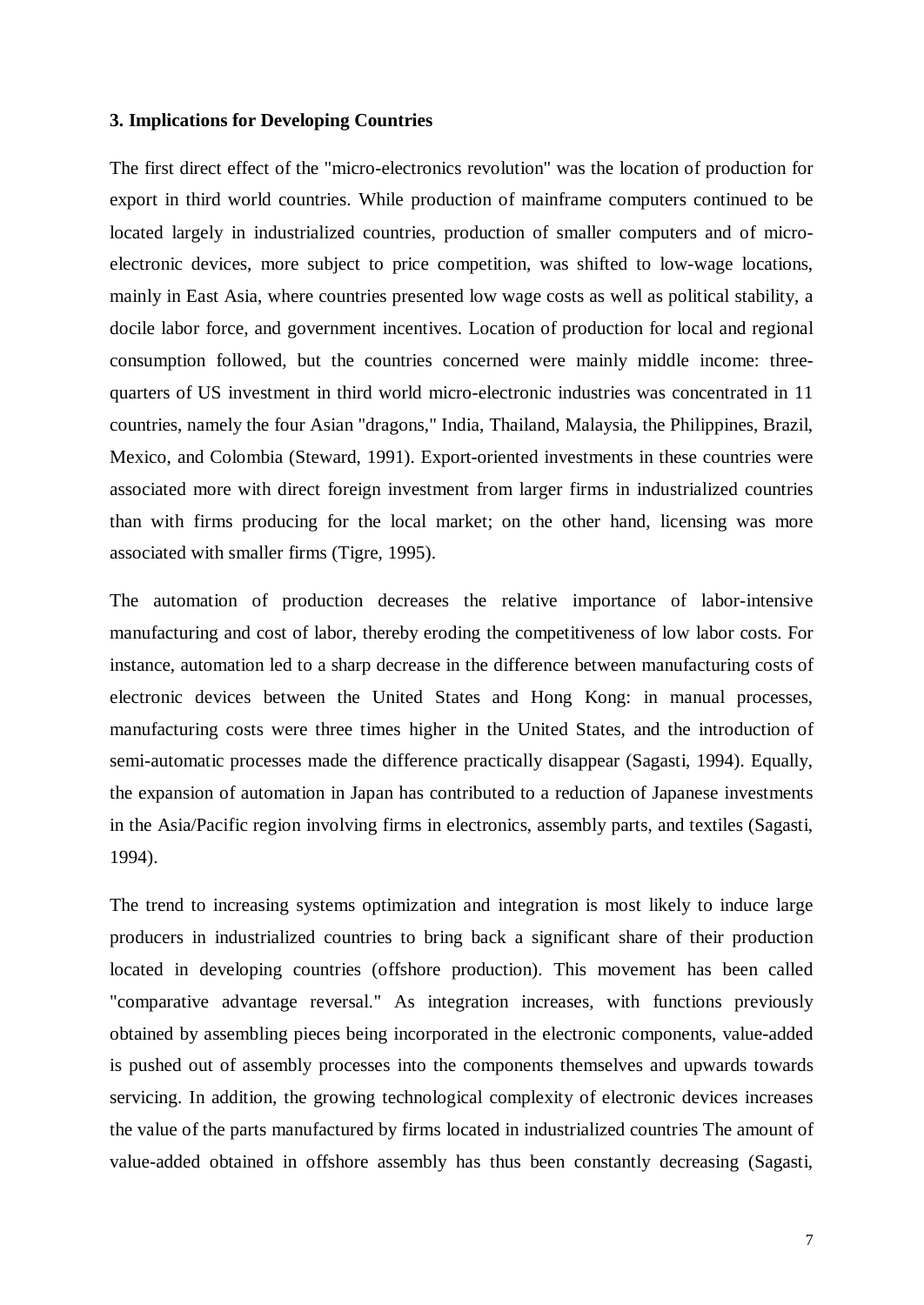1994). Global factories constructed in locations of least cost, often at a considerable distance from final markets, were economically worthwhile because labor was one of the major determinants of costs. Technology and rapid responsiveness to volatile local markets are becoming more important components of competitiveness. The reduction of product cycles due to the growing resistance to obsolescence of programmable machines and equipment has led to a concentration of manufacturing investment in capital-intensive flexible manufacturing, further adding to the erosion of the comparative advantages of developing countries.

The assembly of systems will probably continue in some developing countries that have adopted protective legislation for local production targeted at particular market segments (e.g. Brazil), although this is changing very rapidly (Steward, 1991). The types of equipment produced under these circumstances are used largely in internal markets and are hardly competitive on the international level; they tend to be far more expensive than comparable equipment available abroad, and often their installation and use are also more costly because of expensive auxiliary installations, under-use, and lack of management skills. Nevertheless, they may at least provide the country with the capacity to follow the development of information technologies more closely. In other countries, assembly of equipment is taking place from components bought practically off the shelf, but as the level of hardware integration and the amount of software incorporated into the chips (firmware) grow, valueadded will be taken away from the assembly process, reducing or eliminating its economic advantages.

The introduction of microelectronics requires certain new skills of design, maintenance, and management, as well as complementary infrastructural facilities such as reliable telephone systems and power supplies. Deficiencies in these factors prevent the widespread adoption of information technology in developing countries (Munasinghe et al., 1985). The more advanced developing countries, with a wider basis of skills and infrastructure and a more flexible labor force, may be in a better position to adopt IT and to increase their productivity and their international competitiveness. But the less developed countries, with inadequate skills and infrastructure, low labor productivity, and lack of capital resources, will find it difficult to adopt the new technologies; they are likely to suffer a deterioration in international competitiveness *vis-‡-vis* both industrialized and the more advanced developing countries (Stewart et al., 1991).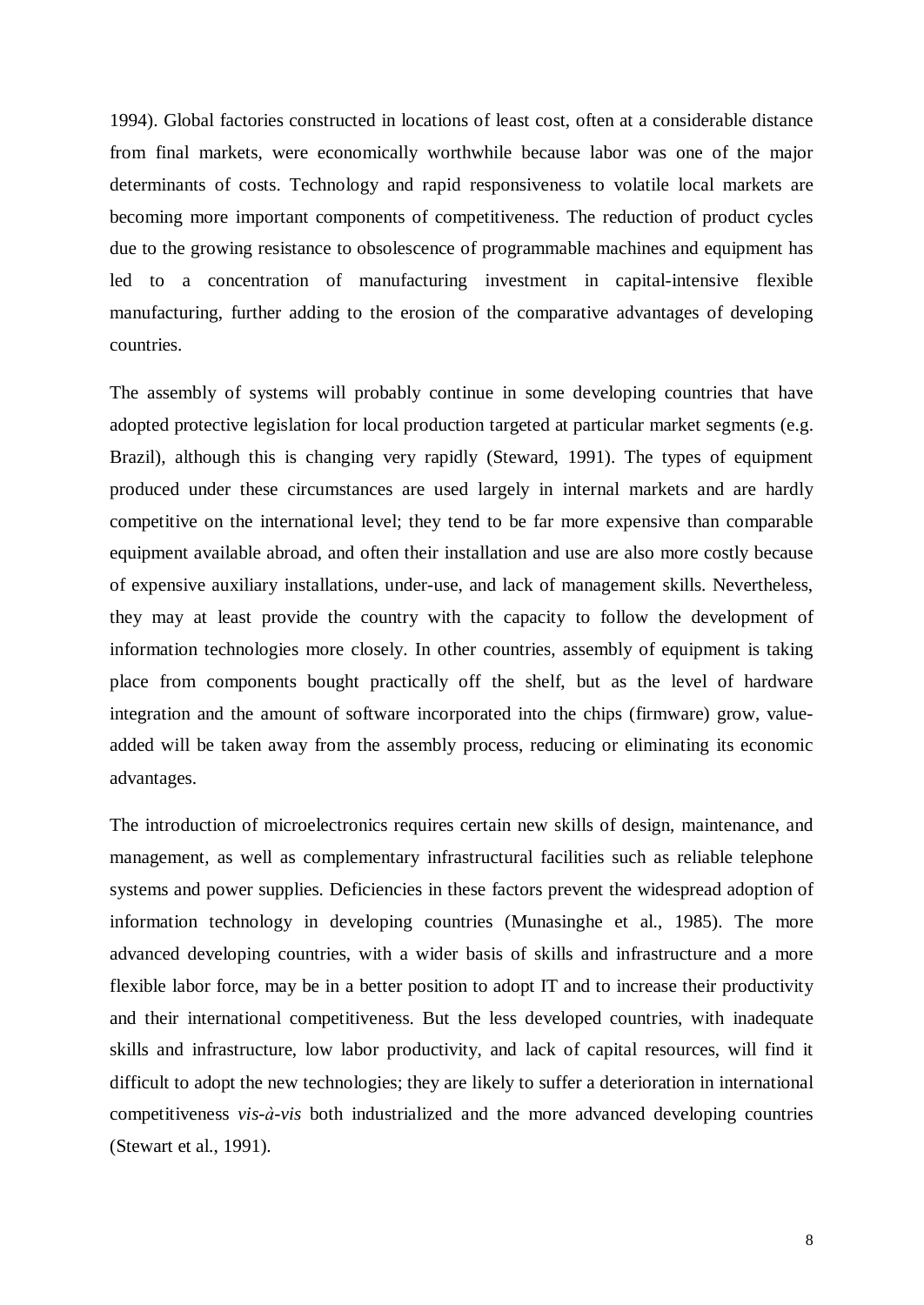Quality, too, requires an adequate level of skills, infrastructure, and managerial know-how that is generally lacking in developing countries. This greatly reduces the synergies, number of options, faster responses, and more informed decisions that can be implemented in the firm by the optimization of the systems performance. In turn, the composition of the labor force existing within firms located in industrialized countries will further improve their systems performance and further reinforce the advantages derived from automation. The proportion of the labor force employed in production is constantly decreasing in the industrialized countries, implying that performances at the systems level and innovation, not manufacturing, are becoming the key to profit, growth, and survival (Sagasti, 1994).

Like biotechnology, information technology is a proprietary technology, vital technical information regarding design engineering specification, process know-how, testing procedures, etc., being covered by patents or copyrights or closely held as trade secrets within various electronic firms from industrialized countries. Many companies in the software area do not patent or copyright their products because it entails disclosing valuable information, and firms are generally reluctant to license the more recent and advanced technologies. Therefore, technology transfer takes place mainly among established or important producers, hindering the access to developing countries. Moreover, the main issue facing developing countries is not so much the access to a particular technology but to the process of technological change, because of the dynamism of this process. Sagasti implies this issue in the book *The Uncertain Guest: science, technology and development (1994)* that recent trends in inter-firm relationships seem to indicate that this access takes place essentially through the participation in the equity of the company holding the technology. The possibility of firms from developing countries doing this is small. He also adds:

ìThe general tendency thus points to a widening of the information technology gap, both between industrialized and developing countries and within developing countries. From a purely quantitative standpoint, there remain large gaps in the access to information in the world, showing that the diffusion of information technology in developing countries is still in an embryonic stage. In 1985, only 5.7 per cent of the total number of computers in the world were located in developing countries, which have so far mainly used computers for more standard functions, such as inventory control, accounting, and payroll. There are some significant exceptions: during 1981- 1986, the Brazilian electronics market grew to about US\$8 billion, becoming the tenth largest in the world, slightly larger than that of the Republic of Korea. Brazilian controlled firms have rapidly expanded their production of computers, and India has been particularly successful in software, having achieved a niche in the international software market through its government policies of tax breaks and liberal foreign exchange regulations for this sector. In 1985, Brazil was by far the largest user in computers in the developing world, with about 10,000, followed by India with around 1,000.

The value of data processing equipment (excluding micros) existing in developed countries was 4.5 times greater than in developing countries (including centrally planned economies) in 1983. On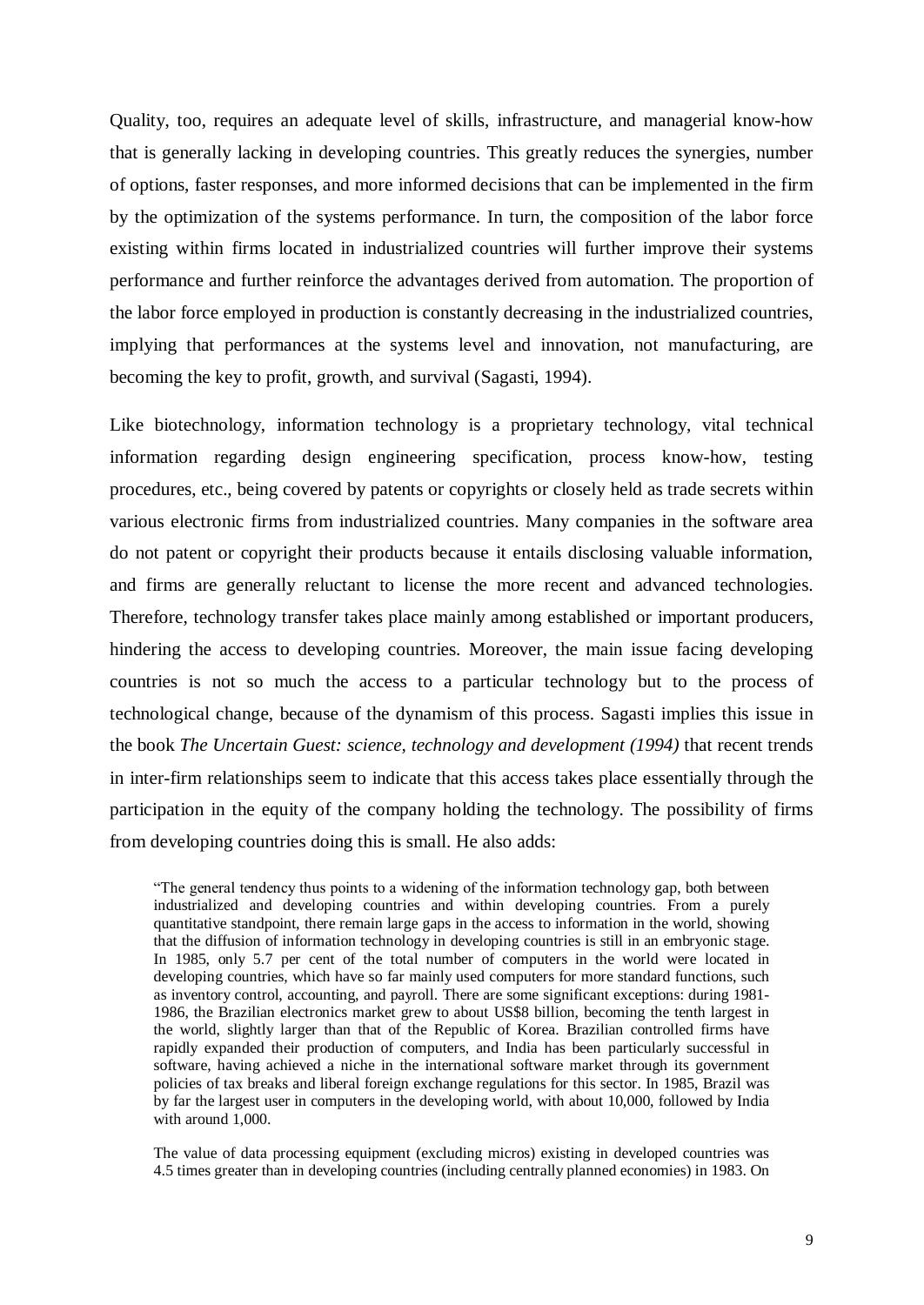the other hand, the market for telecommunications equipment (i.e. telephone, telegraph, telex, data and satellite communications, mobile radio and radio telephone, radio paging, and cable TV) in industrialized countries in 1985 was 8 times greater than in developing countries. Increasingly severe financial problems facing the developing countries are most likely to lead to a quantitative increase in the gap.

The situation is not very different from the qualitative standpoint. The process of "informatization" of society is one in which greater amounts of knowledge and information are incorporated into goods and services. Knowledge and information are sources of wealth creation and value-added in their own right: as their amount increases, the amount of energy, materials, labor, and capital decreases. The concentration of knowledge and information-intensive services in industrialized countries is *per se* a further barrier to efforts to reduce the information technology gap between industrialized and developing countries." (Sagasti, 1994)

Moreover, since systems integration and disembodied technologies are the essential locations of competitive innovation, the advantages of technology transfer by reverse engineering and technological "unpacking" are more difficult to capture (Kaplinsky, 1989). For instance, even in Taiwan and Korea, all numerically controlled mechanisms are made under license; in Brazil and Argentina, computerized numerically controlled devices and motors are imported (Jacobsson, 1985). India and China produce numerically controlled and computerized machine tools under license, utilizing imported control units and motors.

There is, however, an alternative "reading" of the evidence presented above. Some commentators mentioned previously see IT as a powerful new opportunity for at least some developing countries to improve their competitive position in certain fields and to foster their development precisely because of their relative lack of established industrial infrastructure. Meaning that there are fewer institutional barriers to the adoption of advanced systems based on information technology. Problems related to the reluctance to discard previous generations of equipment, for instance in telecommunications (i.e. outdated electromechanical and copper-wire based infrastructure), are less important in developing countries, and replacement costs are lower, allowing them to jump directly to "best practice."

Evidently this thought minimizes the fact that in practice, information technology is still a "black box" technology for most users in developing countries, requiring new skills to operate, to repair, and even to purchase, particularly in its integrated form, where its full benefits emerge. It is therefore most likely that information technology will be largely applied in industrialized countries to the disadvantage of the majority of developing countries, the latter remaining heavily dependent on advanced technology-based products designed in the former.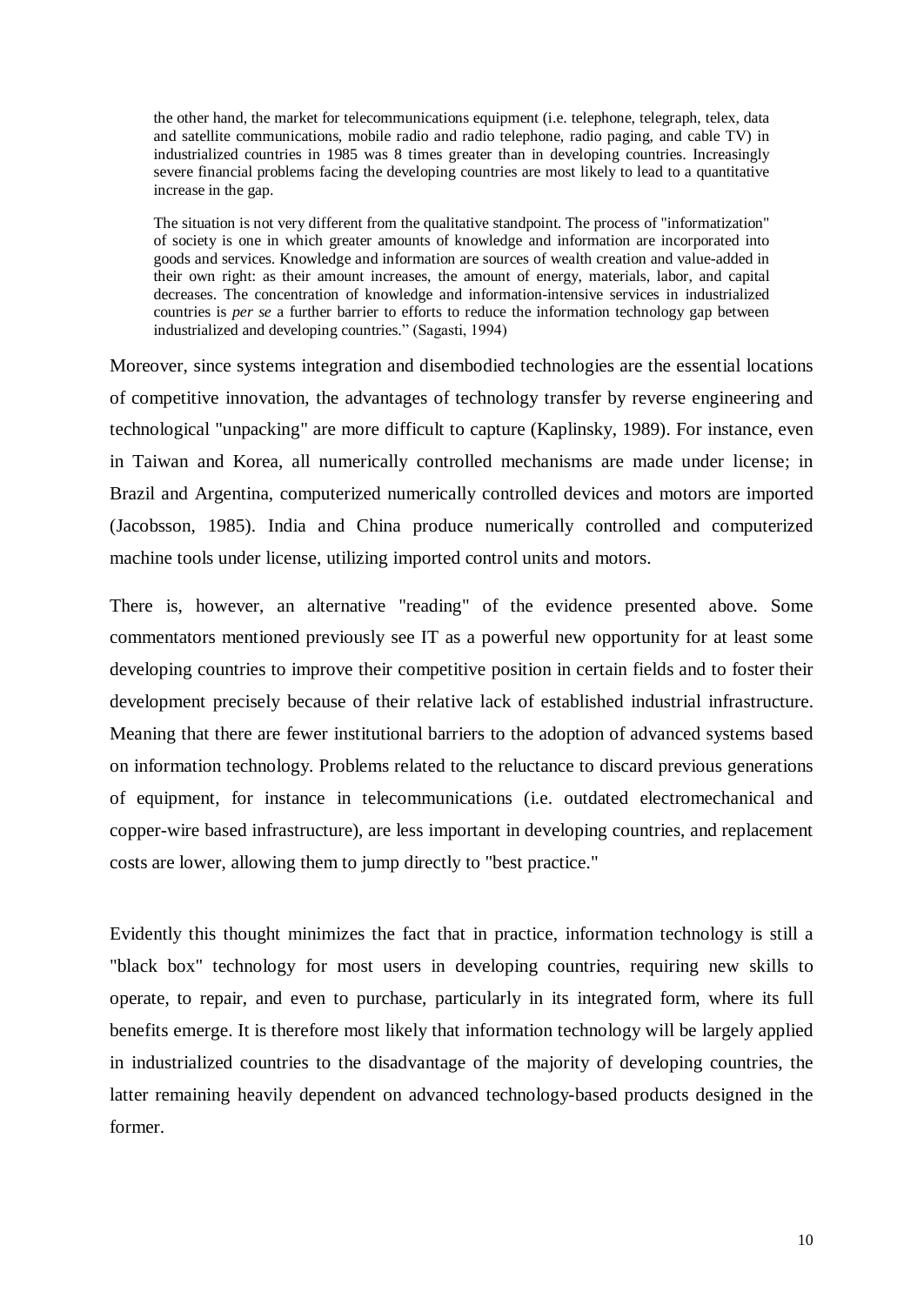## **4. The Impact of IT in Organizational Change and Human Resources**

As mentioned previously, the increasing global interdependencies and the accelerating pace of change demand more flexible and adaptive organizations (Malone and Crowston, 1991). Malone (1991) has defined organizational flexibility in terms of "vulnerability" and "adaptability." Effective implementation of IT would decrease vulnerability by reducing the cost of expected failures and enhance adaptability by reducing the cost of adjustment. Rockart and Short (1989) attribute the ever-increasing need for managing interdependence to competitive pressures that included globalization, time-based competition, increased market risk, and a greater emphasis on customer service and cost reduction. Bennis (1974) notes that "the organization's response to the environment will continue to be the crucial determinant for its effectiveness." Since postindustrial organizations will be faced with increasing environmental complexity and turbulence, organizations' needs to process information and make decisions will be substantially increased (Huber, 1981). The capabilities and flexibilities of computer-communication systems make them increasingly relevant to organizations by being able to respond to any specific information or communication requirement (Holt, 1992).

The cost of IT has plunged since the 1960s resulting in enormous investments in IT applications that have stimulated increasingly complex organizational change (Benjamin and Levinson, 1993). Benjamin and Blunt (1992) anticipate that technology cost-performance improvements will sustain this trend over the next decade. Presently, IT amounts to nearly one-half of US firms' annual capital expenditures and increasingly affects how firms organize, do business, and compete (Keen, 1991).

IT may be considered as comprising of five basic components - computers, communications technology, work stations, robotics, and computer chips (Morton, 1988). In this article, "IT" is considered to be synonymous with the definition of *"advanced information technologies"* provided by Huber (1990):

> ì(a)devices that transmit, manipulate, analyze, or exploit information; (b) in which a digital computer processes information integral to the user's communication or decision task; and (c) that have made their appearance since 1970 or exist in a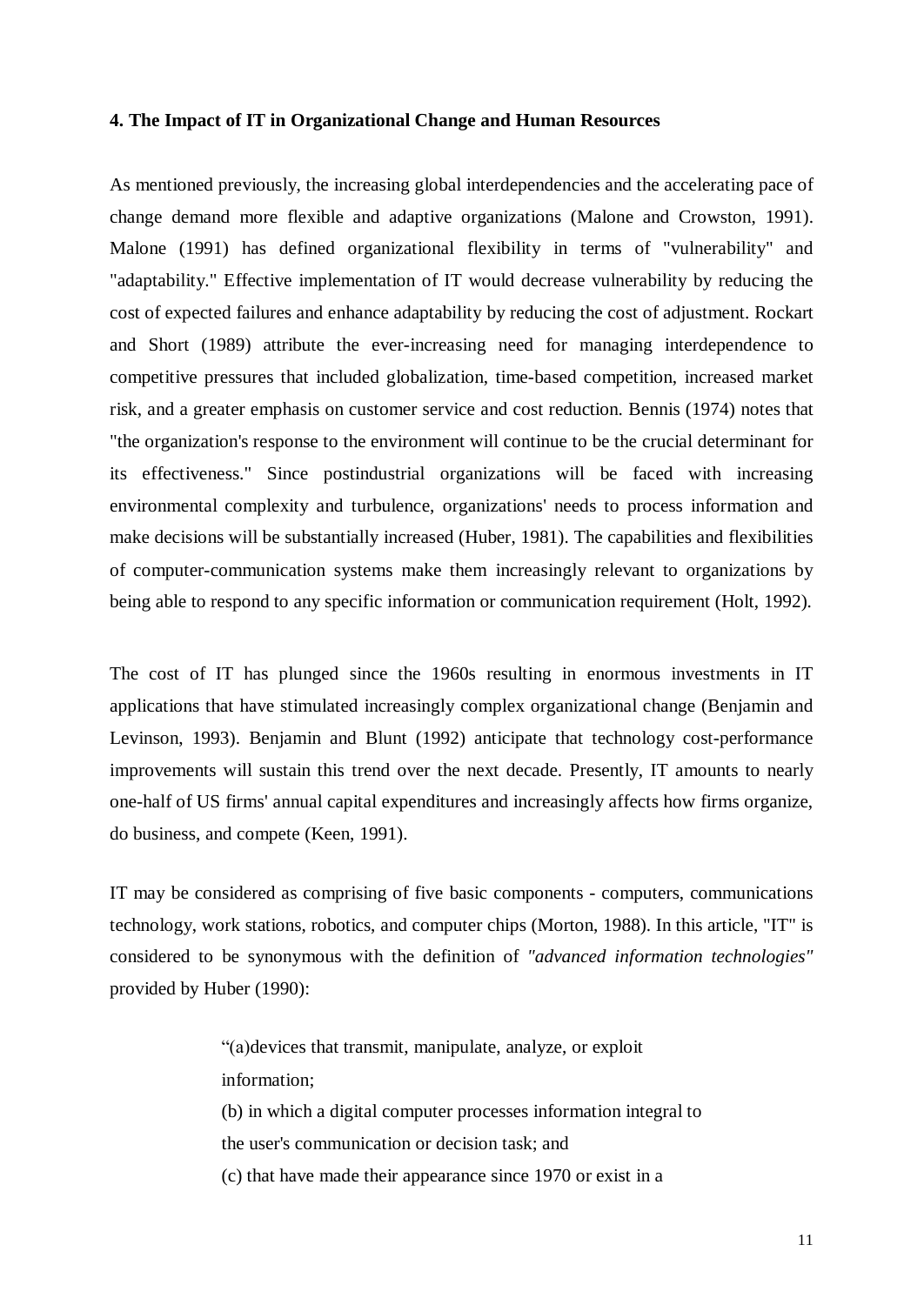form that aids in communication or decision tasks to a significantly greater degree than did pre-1971 forms."

IT is becoming all-pervasive and is having impact on all industries -- in service as well as in manufacturing. It is affecting workers at all levels of organizations (Daft, 1992) -- from the executives to assembly hands and clerks. IT is increasingly becoming an integral component of all types of technologies -- craft, engineering, routine, and non routine (Daft, 1992). Drucker (1985) has very rightly defined organization as "a structure in which information serves as the axis and as the central structural support."

Benjamin and Levinson (1993) emphasized that for IT-based change to be effective, technology, business processes, and organization need to be adapted to each other. Comparing the present information revolution with the Industrial Revolution, Malone and Rockart (1993) indicated that the latest changes in IT would lead to the evolution of new technology-intensive organizational structures. They project that the advances in IT would result in dramatic decline in the costs of "coordination" which would lead to new, coordination-intensive business structures. Rockart and Short (1989) suggest that IT would enable the firms to respond to the "new and pressing competitive forces" by providing for "effective management of interdependence." Interorganizational relations, that are based upon trust and conditions of unstructured authority (Litwak and Hylton, 1962) would be created using newer types of coordination mechanisms. Malone and Crowston (1991) believe that in light of these new possibilities there is need to reassess our current theories of organizations, of markets, and of management.

On the other hand, recent authors have recognized that information technology is a potential enabler of new types of work organization. Immediately following the changing environment of the mid-1980s, a number of authors proposed new work systems to contrast to the traditional "mass production" style of organization that dates back to the beginning of the industrial revolution. In batch manufacturing processes such as automobiles, new types of organization such as flexible specialization (Piore and Sabel, 1984), high performance work systems (MacDuffie et al., 1995; Ichniowski, et al., 1996), and lean production (Womack et al., 1988) have appeared. These general principles have also been examined by others in broader samples of the economy and in more narrowly defined industries such as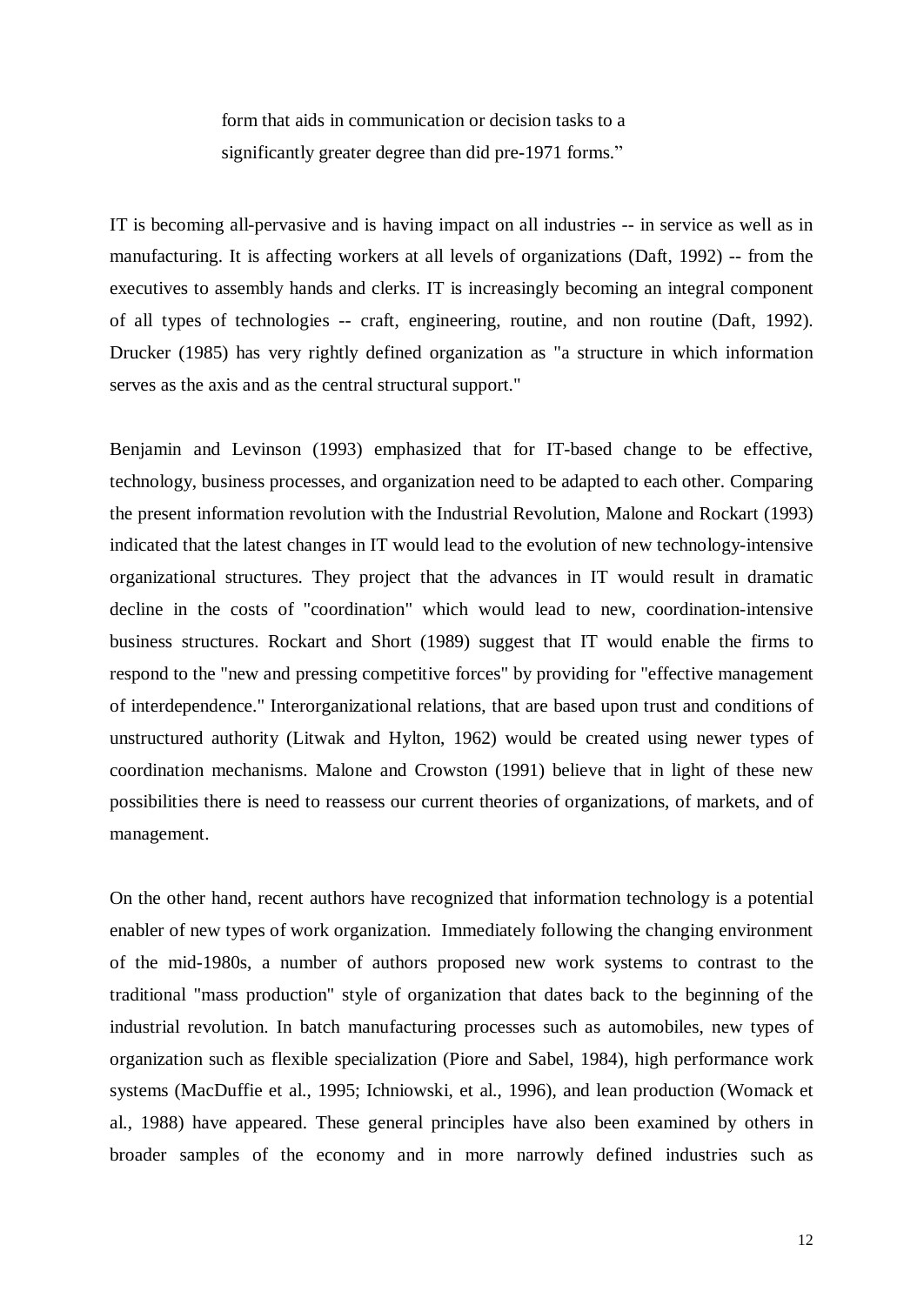metalworking (Osterman, 1994). While the exact description of these practices vary, they generally involve a combination of flexible machinery, skilled employees, and increased delegation of authority to line workers ("empowerment"), either through teams or through increased individual discretion.

Recent authors have recognized that information technology is a potential enabler of these types of work organization. Milgrom and Roberts (1990) cite CAD systems and manufacturing automation as being complements to these types of work practices. Brynjolfsson et al., (1997) describes a case where new flexible production technologies failed to meet expectations in terms of productivity improvements until they were coupled with increased delegation of authority and a teambased production structure. Hicks (1970) indicate that integration of computers and communication networks with decentralization of decision rights to line workers improves organizational performance. Ichniowski et al. (1996) cite IT as a potential barrier to the diffusion of workplace innovation; despite high productivity gains possible with these work practices, diffusion may be slowed because of the need to make complementary investments in information technology. Hitt (1999) indicates that the value of computer controlled machinery increases with flexible work practices. Numerous other authors have considered the notion of IT-skill complementarity as potential explanations for rising differences in wages between high school educated and collegeeducated workers (Autor et al., 1998; Krueger, 1993; Berman et al., 1994).

There are at least two possible explanations for a complementarity between decentralized organizations, skilled employees and IT. The first arises from the need to better utilize specific knowledge (Hayek, 1945). Through communications technologies and expert systems, line workers can be provided the necessary information as well as analytical support to take action on specific information that they might posses by virtue of their direct contact with customers or the production process (Fisher et. al., 1994; Brynjolfsson and Mendelson, 1993). Monitoring systems can also enable managers to increase delegation of authority without losing management control.

Second, IT may increase the demand for information processing, creating information overload on key decision makers (Simon, 1976; Brynjolfsson, 1994). One way in which an organization can expand its ability to process information is to delegate authority to line workers (Brynjolfsson and Mendelson, 1993) or by building lateral communication links to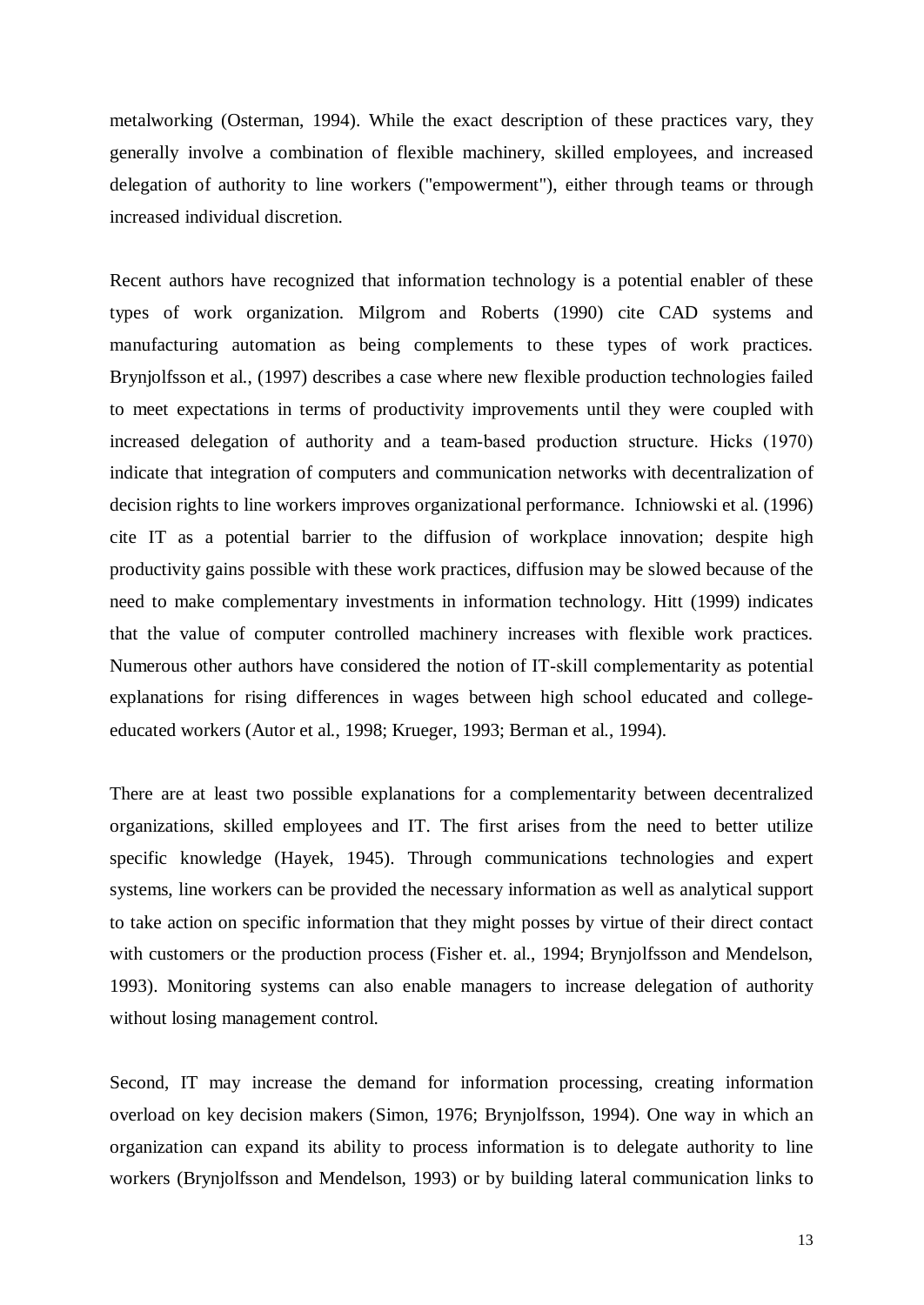enable individual decision makers to be more effective. As information processing demands increase on line workers it may also need to be coupled with an increase in the demand for cognitive skills (Hitt, 1999).

Altogether, this suggests the possibility that IT will be more complementary to higher skilled labor and those employees that posses high levels of decision authority. For tasks that can be easily codified though rules or require relatively low level cognitive skills (information retrieval and storage), IT can be used for automation, substituting for the use of labor.

The recent developments in industry worldwide have shown that changes in workplaces and working life have, on the one hand, frequently led to considerable improvements experienced by the workers and employees: many unhealthy and dangerous jobs have disappeared in all the industrialized countries, groupwork and decentralization have been introduced in many branches of industry; automation has taken off many burdens from workers etc.

On the contrary, jobs have vanished worldwide in the wake of these changes, at an alarming rate. Furthermore, changes of company ownership have made entire work sites disappear although considerable improvements in the economic viability of these plants may have been achieved through human-centered design of technology and work. The concept of 'shareholder value' has become more important than got hold of many industrial developments against long-term viability concepts.

These and other developments seem to counteract attempts to further improve production and service performance towards human-centeredness. Dissatisfaction, however, is already spreading. It is concerning the general economic strategies which are frequently termed 'rationalization', or lean production, down-sizing etc. Today, rationalization may rather be understood as the continuous effort of humankind to achieve optimum system performance through the most careful cautious consumption of resources (labor, materials, energy etc.), and without damage to the environment. It may not always include using more technology; it may rather concentrate on re-designing work organization to achieve its aims.

### **5. Conclusions**

The design of the organizational structure should take into account and take advantage of the information and information-processing supports which could be designed, and in the notdistant future will be inexpensive. The technology itself is neutral, but it can greatly increase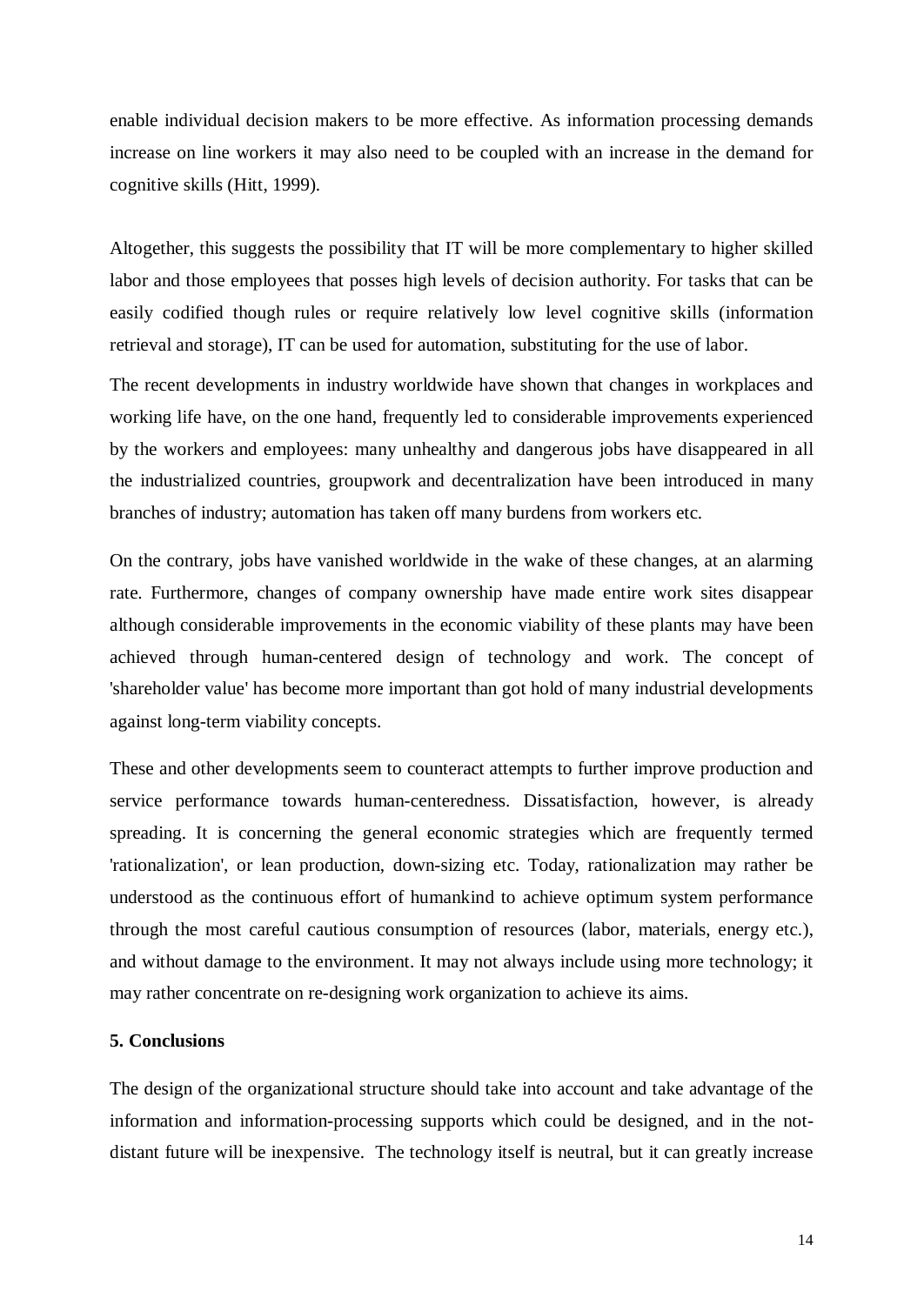humanity's welfare, depending on how well it is used. What is missing is the full recognition of the strong interactions between this technology and organization design, and the consequent need to take a systems approach to the joint design of organizations and their information support systems (Holt, 1992). The developing countries should take into account IT integration with their organizational structures seriously. In order to compete with industrialized countries in the same arena and face crucial challenge of survival, application of IT capital and new organizational structures are inevitable for third world countries. Having realized the role of IT in managing organizational change, the firms in developing countries should not misinterpret IT as being substitution for work force. Yet they must give serious attention to provide IT integration as being complementary for labor.

Organizations with higher skilled staff, newer capital, decentralized work practices and lower inventories have a much greater degree of complementarity between IT and Capital, but a similar if not greater degree of IT labor substitution. The observation of differences in complementarities between IT and Capital is consistent with the idea that there are at least two clusters of organizational practices with different fundamental economics: traditional organization, based on concepts of mass production, and modern organization which is characterized by flexible machinery, newer capital, skilled workers, lower inventories and greater decentralization of decision rights to line workers. It is also consistent with recent observed trends in the rapid adoption of ERP systems and the general trend in the U.S. economy of accelerating capital investments. While the increase in capital is often attributed to a rise in IT spending, the amount invested in computers even today is still relatively small compared to the magnitude of other investments (by most estimates IT represents about 10% of capital spending in current dollar terms)(Brandt 1999). However, if computer investment also makes it more profitable to increase capital investment the benefits of computers to productivity can be greatly magnified.

The labor result is somewhat more perplexing. One explanation, that is not inconsistent with the modern manufacturing concept, is that IT increases demand for certain labor skills (ITskill complementarity) yet the skilled labor complementarity does not outweigh the substantial ability of IT to substitute for relatively low-skill, routine tasks. For example, in many of the classic reengineering stories (Brandt 1999) large staff reductions can simultaneously be accompanied by increases in skill and responsibility for those employees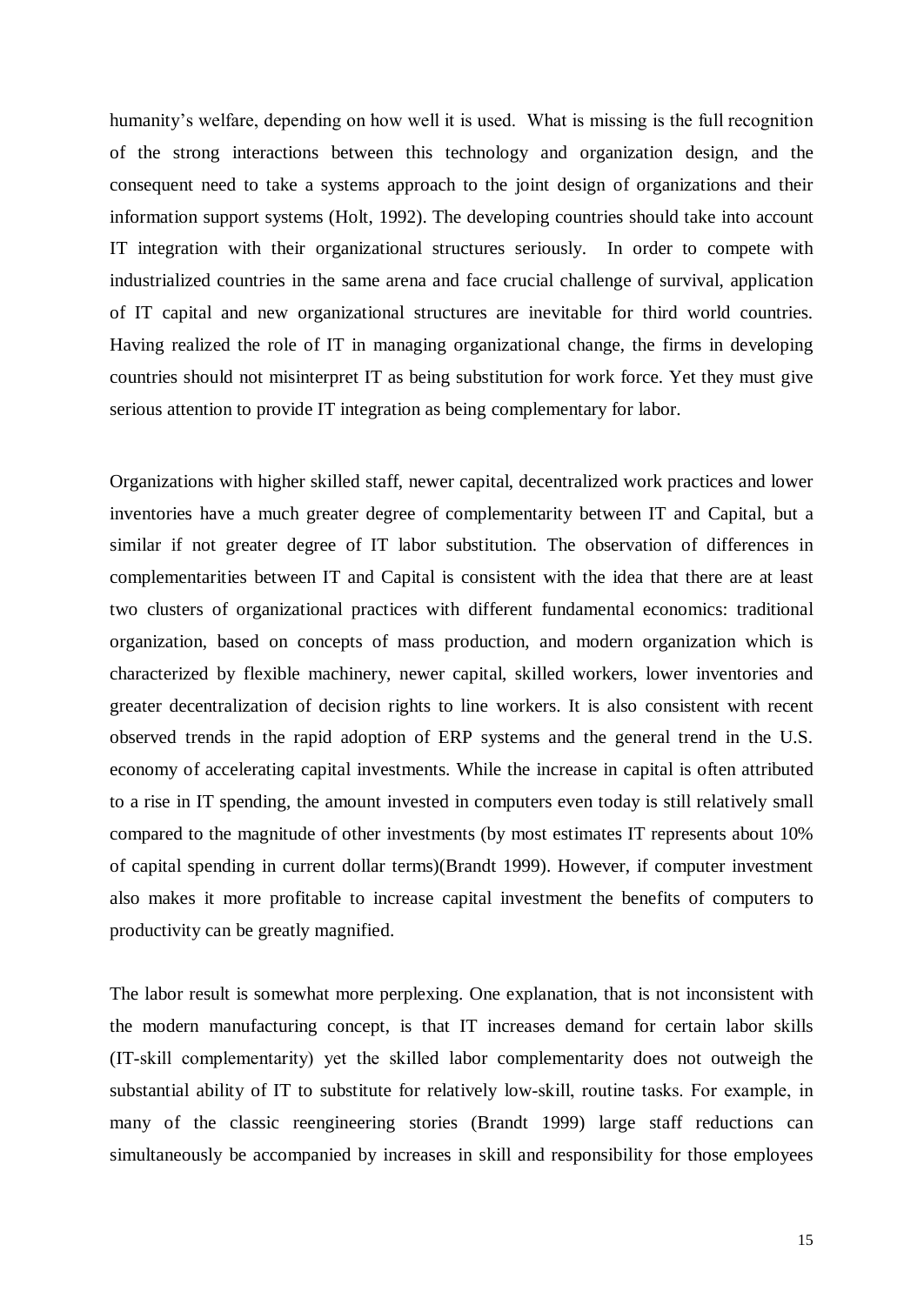who remain. For instance, the Ford Accounts payable reengineering project greatly increased the responsibility of the 125 workers who remained in the department, but also led to the elimination of 500 jobs. In other words, even within decentralized organizations there is still a large component of the workforce that is amenable to IT substitution and a much smaller segment of the workforce where IT is a complement (Hitt, 1999).

An alternative story is that organizations that are more decentralized have more staffing flexibility and are therefore able to take advantage of more IT-labor substitution possibilities. Without detailed data on workplace skill, it is difficult to identify this effect by using the approach developed here, but this explanation would reconcile these results with evidence of a complementarity between IT and skill that has been identified in the literature on wage inequality (Krueger, 1993; Autor, Katz and Krueger, 1997; Bresnehan, 1997). While IT is a complement to skill, being able to realize these IT-skill complementarities may require organizational restructuring and staff reduction.

A second possibility is that another aspect of the modern manufacturing system, the increased reliance on suppliers and outsourcing, is also leading the appearance of labor substitution. There is theoretical and empirical evidence that IT investment is associated with decreased vertical integration (Hitt, 1998; Brynjolfsson, et al., 1994; Clemons et al., 1993) which is also consistent with this interpretation. However, regardless of which interpretation is true, it is suggested that even as firms shift toward using modern technology and empowered workers, we still expect IT investment to be associated with workforce reduction. Having claimed this particular result, there is even a great role that IT offers for firms in developing countries; instead of being pro of downsizing policies, they must ensure to make more of IT and labor complementarity in their organizations.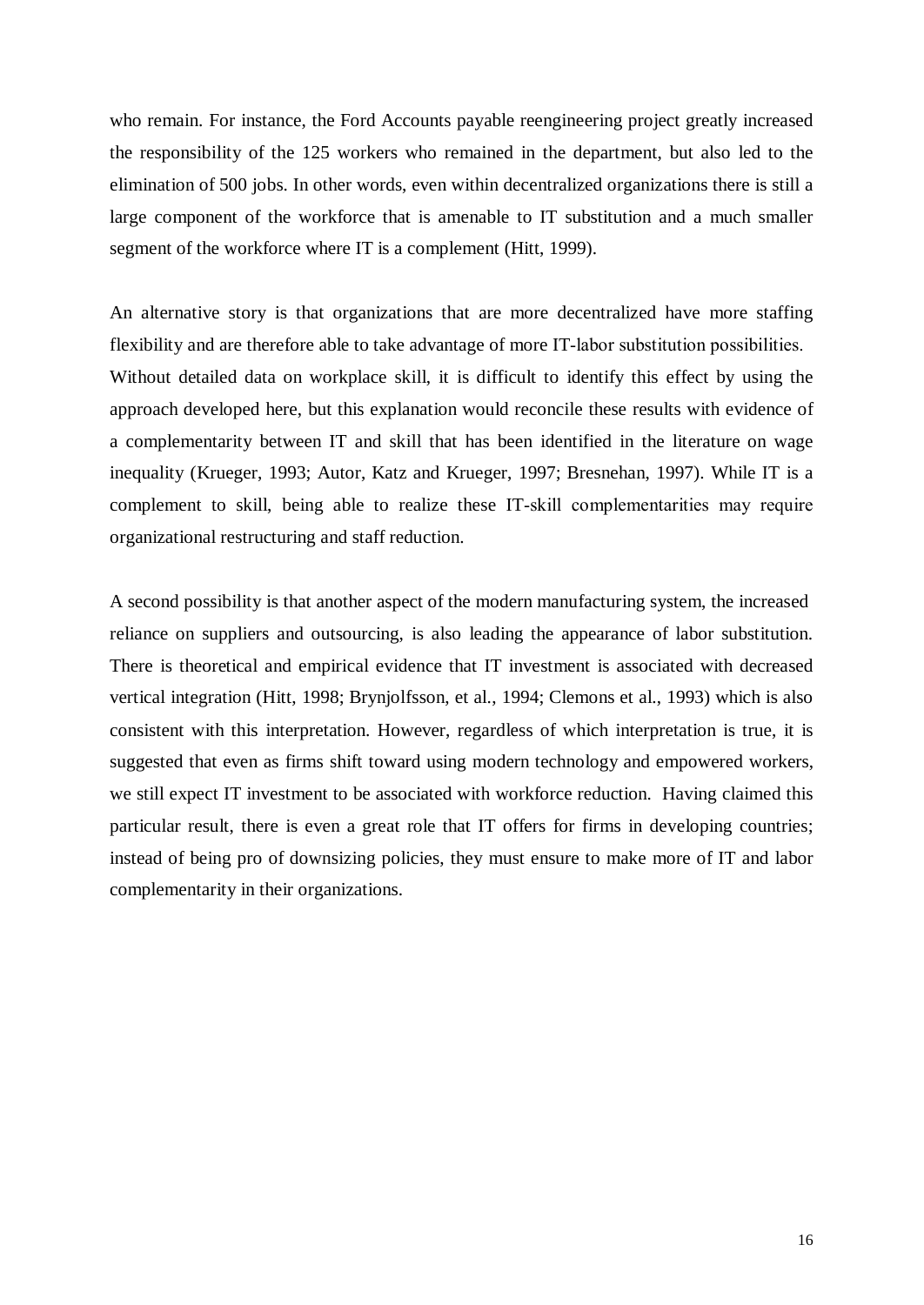#### **REFERENCES**

- Autor, D., L. F. Katz, A. Kreuger. 1997. Computing Inequality: Have Computers Changed the Labor Market? Mimeo, Harvard, Cambridge, Mass.
- Benjamin, R. & Levinson, E., "A Framework for Managing IT- Enabled Change," *Sloan Management Review*, (Summer 1993), 23- 33.
- Benjamin, R. & Blunt, J.,"Critical IT Issues: The Next Ten Years," *Sloan Management Review*, (Summer 1992), 7- 19.
- Bennis, W., "A Funny Thing Happened on the Way to the Future," in H.Leavitt, L. Pinfield & E. Webb (Eds.), *Organizations of the Future: Interaction with the External Environment*, Praeger, New York, 1974.
- Brandt, Dietrich and Janko Cernetic. Developing, Implementing and Assessing Human- Centred Control and Information Technology, 1999. Department of Computer Science in Mechanical Engineering (ZLW/IMA), University of Technology (RWTH), Dennewartstr. 27, D-52068 Aachen, Germany
- Bresnehan, T. 1997. "Computerization and Wage Dispersion: An Analytic Reinterpretation". Stanford University, Stanford California U.S.A. .
- Berman, E., J. Bound, Z. Griliches. 1994. Changes in the Demand for Skilled Labor within U.S. Manufacturing Industries. *Quarterly Journal of Economics* 109.
- Brynjolfsson, E., H. Mendelson. 1993. Information Systems and the Organization of Modern Enterprise. *Journal of Organizational Computing* (December).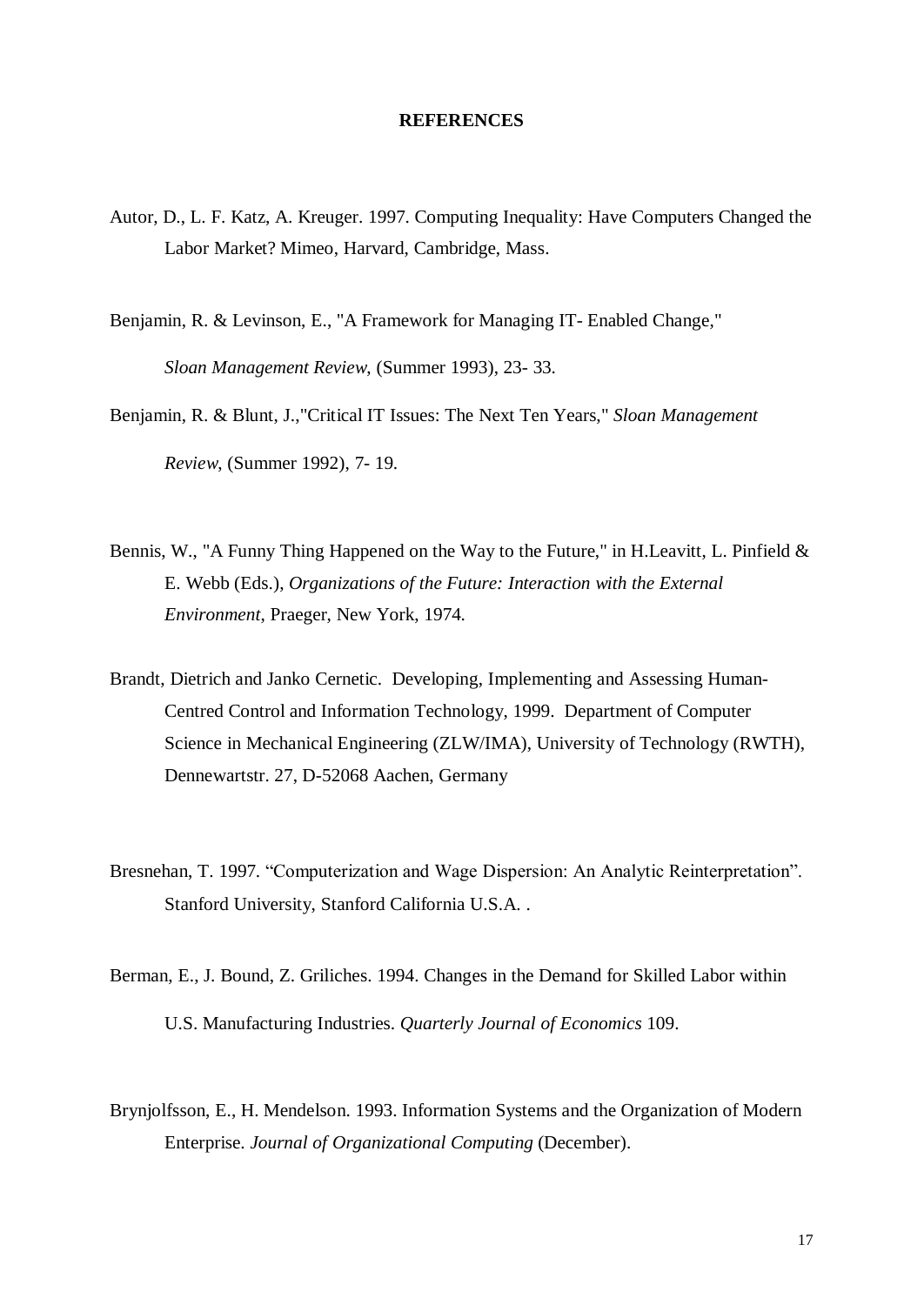- Brynjolfsson, E., A. Renshaw, M. Van Alstyne. 1997. The Matrix of Change. *Sloan Management Review* 38 37-54.
- Clemons, E. K., S. P. Reddi, M. C. Row. 1993. The Impact of Information Technology on the Organization of Economic Activity: The "Move to the Middle" Hypothesis. *Journal of Management Information Systems* 10 9-35.
- Daft, R.L., "Organization Theory and Design", West, Saint Paul, MN, 1992.
- Davenport, T.H., J.E. Short 1990. "The New Industrial Engineering: Information Technology and Business Process Redesignî. *Sloan Management Review* 31,11-27.
- Drucker, P.F., The Big Power of Little Ideas. *Harvard Business Review*, 42 (May 1964), 6- 8.
- Fisher, M., J. H. Hammond, W. R. Obermeyer, A. Raman. 1994. Making Supply Meet Demand in an Uncertain World. *Harvard Business Review* May-June 83-93.
- Hammer, M. 1990. Reengineering Work: Donít Automate, Obliterate. *Harward Business Review* (July-August) 104-112.
- Hayek, F. 1945. The Use of Knowledge in Society. American Economic Review 35. Excerpt from L. Putterman and R. Krozner, eds. 1997. *The Economic Nature of the Firm*. Cambridge University Press, New York.
- Hicks, J. 1970. Elasticity of Substitution Again; Substitutes and Complements. *Oxford Economic Papers* 22 289-296.
- Hitt, L., E. Brynjolfsson. 1997. Information Technology and Internal Firm Organization: An Exploratory Analysis. *Journal of Management Information Systems* 14 81-101.
- Holt, C.C., "Organizations and Organizational Support Systems of the Future: Joint Design of Organizations and Computer- Communication-Information Systems," in F.Y. Phillips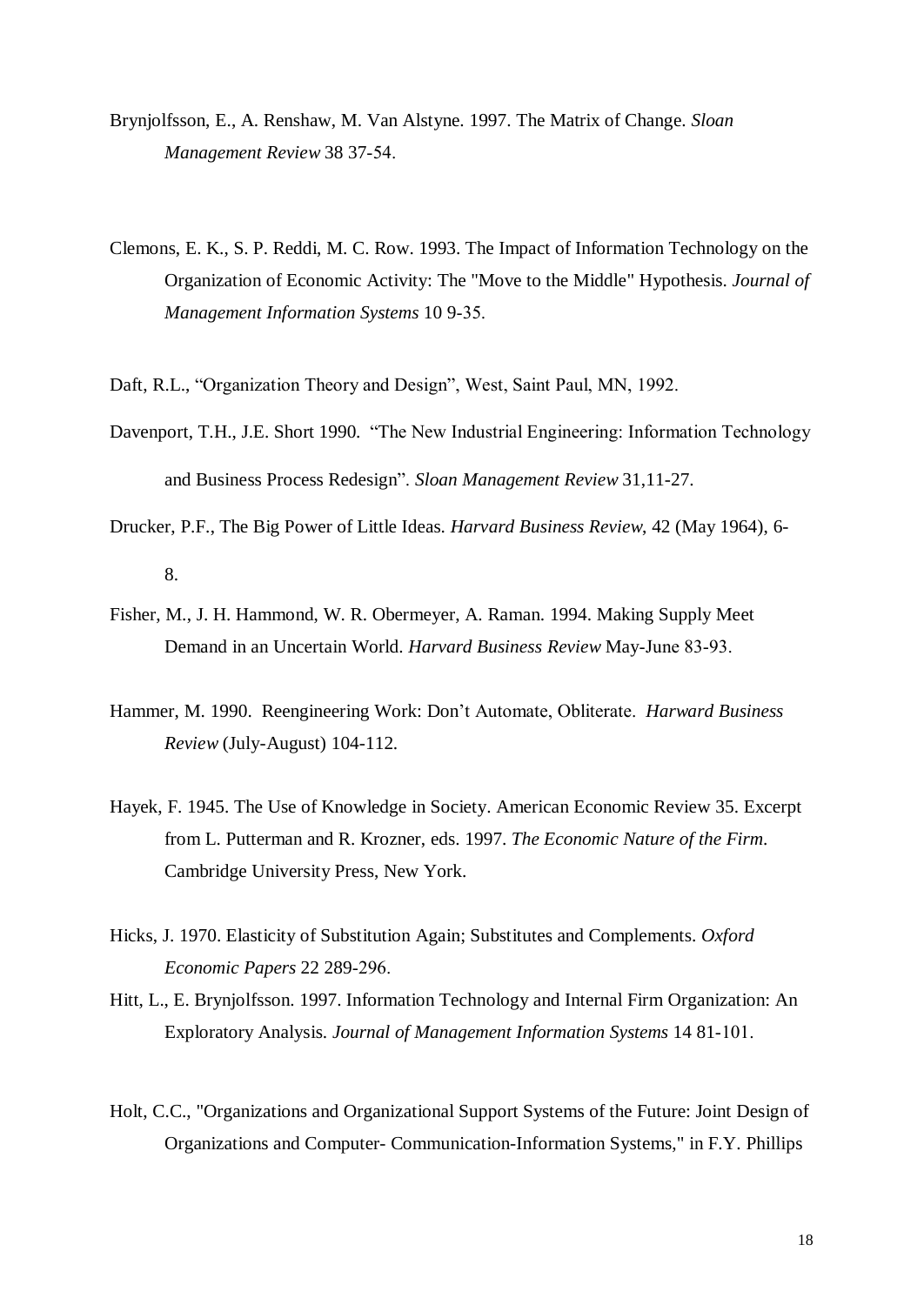(Ed.), *Thinkwork: Working, Learning and Managing in Computer- Interactive Society*, Praeger, Westport, CT, 1992.

- Huber, G.P., "The Nature of Organization Decision Making and the Design of Decision Support Systems," *MIS Quarterly*, (June 1981).
- Huber, G.P., "A Theory of the Effects of Advanced Information Technologies on Organizational Design, Intelligence, and Decision Making," *Academy of Management Review*, 15 (1990), 47-71.
- Ichniowski, C., T.A. Kochan, D. Levine, C. Olson, G. Strauss. 1996. What Works at Work: Overview and Assessment. *Industrial Relations* 35 299-333.
- Jacobsson, S. "Technical Change and Industrial Policy: The Case of Computer Numerically Controlled Lathes in Argentina, Korea and Taiwan." *World Development* 13 (March 1985), no. 3.
- Kaplinsky, R., ed. "Restructuring Industrial Strategies." *Bulletin of the Institute of Development Studies, University of Sussex* (1989).
- Keen, Peter, "Every Manager's Guide to Information Technology", Harvard Business School Press, Boston, MA, 1991.
- Krueger, A. 1993. How Computers Have Changed the Wage Structure: Evidence from Microdata, 1984-89. *Quarterly Journal of Economics* 108 33-60.
- Litwak, E. & Hylton, L., "Interorganizational Analysis: A Hypothesis on Coordinating Agencies," *Administrative Science Quarterly*, 6 (1962), 395-420.
- MacDuffie, J. P., K. Sethuraman, M. L. Fisher. 1996. Product Variety and Manufacturing Performance: Evidence from the International Automotive Assembly Plant Study. *Management Science* 42 350-369.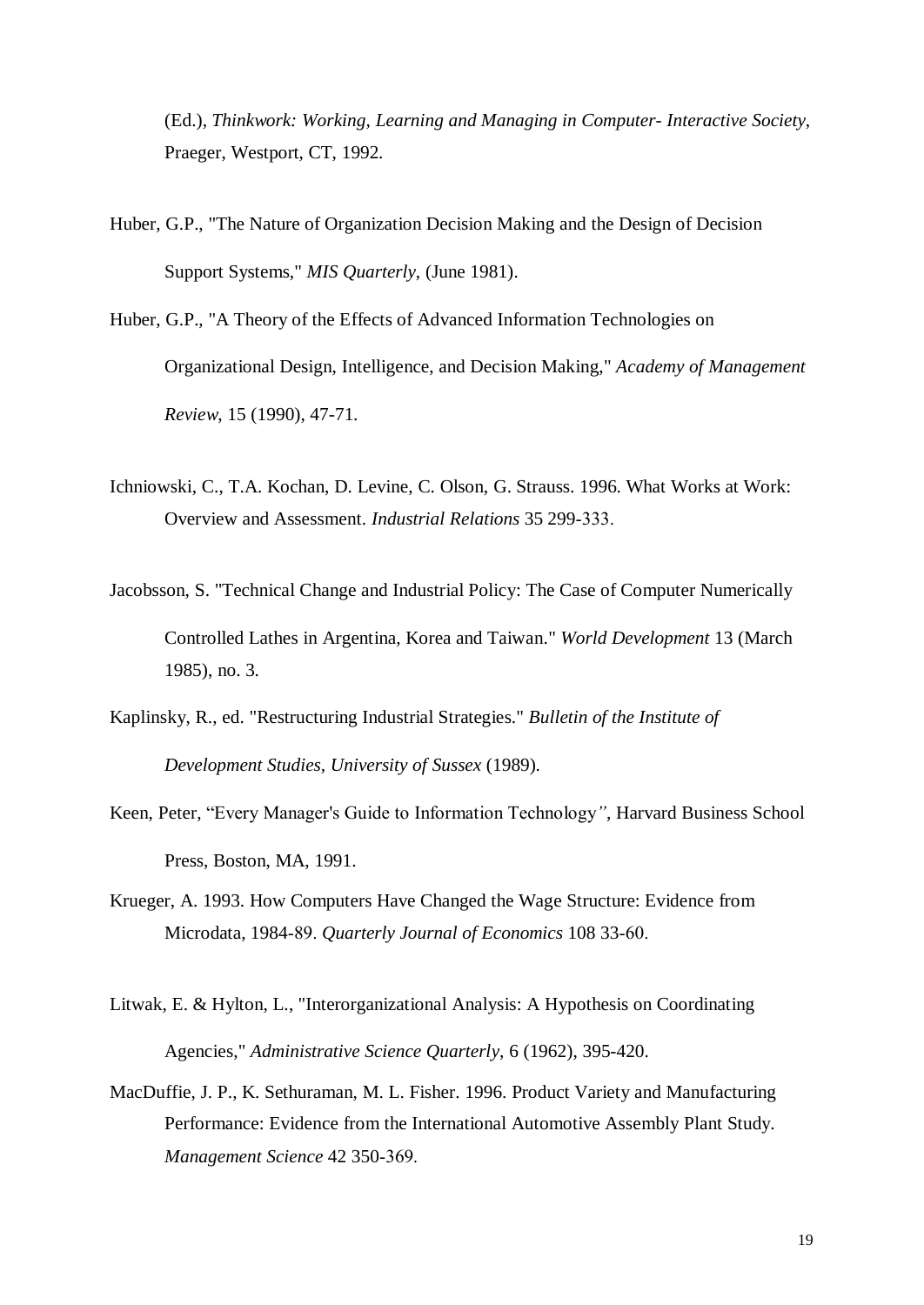- Malone, T.W. & Crowston, K., "Toward an Interdisciplinary Theory of Coordination," *Technical Report 120*, Center for Coordination Science, MIT, 1991.
- Malone, T.W. & Rockart, J.F., "How Will Information Technology Reshape Organizations?: Computers as Coordination Technology," in S.P. Bradley, J.A. Hausman and R.L. Nolan (Eds.), *Globalization, Technology, and Competition: The Fusion of Computers and Telecommunications in the 1990s*, Harvard Business School Press, Boston, 1993, 37-55.
- Malone, T.W. & Crowston, K., "Toward an Interdisciplinary Theory of Coordination," *Technical Report 120*, Center for Coordination Science, MIT, 1991.
- Miles, I., H. Rush, K. Turner, and J. Bessant. *Information Horizons: The Long-Term Social Implications of New Information Technologies*. Hants, U.K.: Edward Elgar Publishing Ltd. 1988.
- Milgrom, P., J. Roberts. 1990. The Economics of Modern Manufacturing: Technology, Strategy, and Organization. American Economic Review 80 511-528.
- Morton, M.S. Scott, "Information Technology and Corporate Strategy," *Planning Review*, (September-October 1988), 28-31.
- MucDuffie, J.P. 1995. Human Resource Bundles and Manufacturing Performance: Organizational Logic and Flexible Production Systems in the World Auto Industry. *Industrial and Labor Relations Review* 48.
- Munasinghe, M., M. Dow, and J. Fritz, eds. *Microcomputers for Development: Issues and Policy*. Cintec-Nas Publication, 1985.